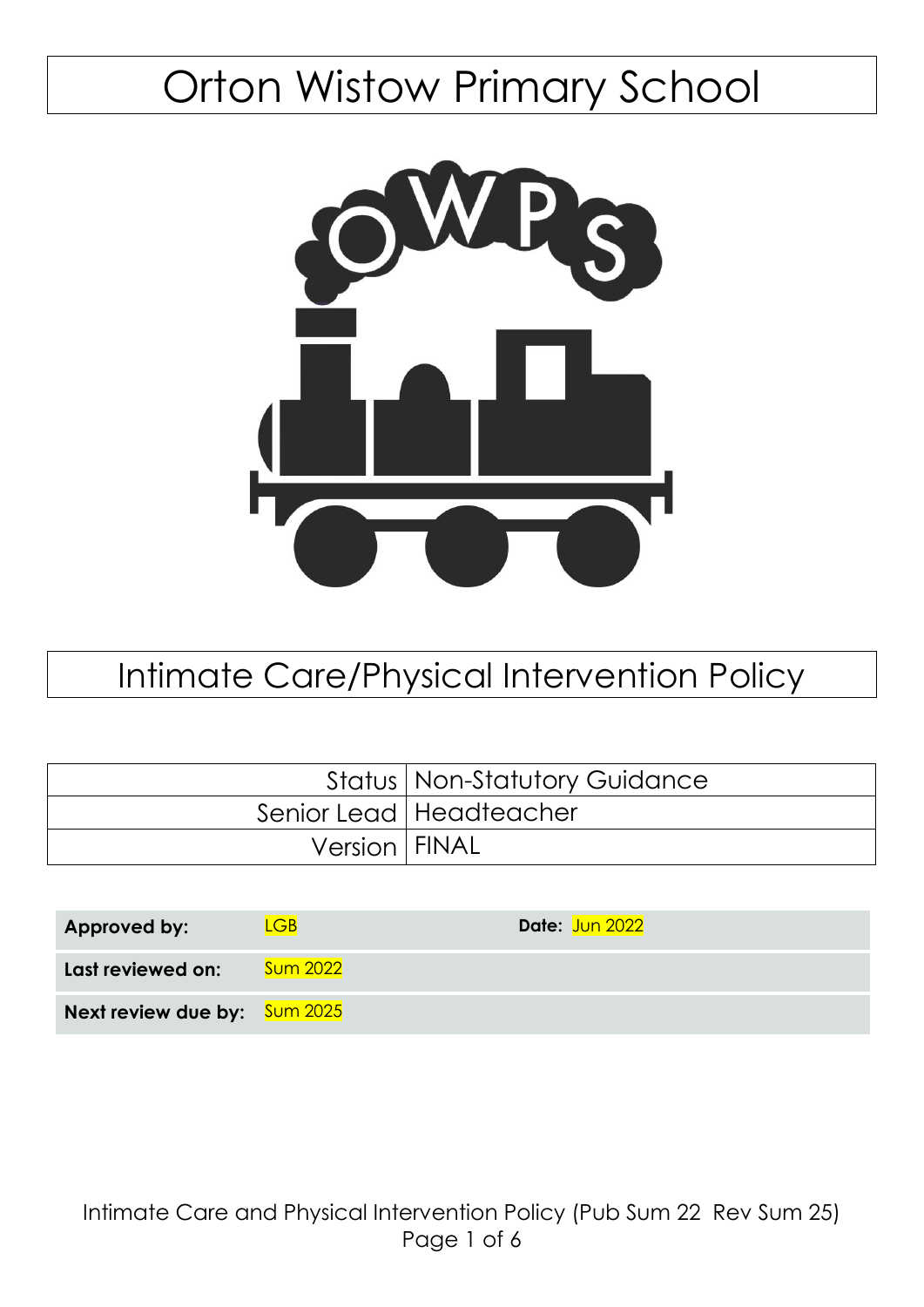#### **Introduction**

Intimate care is any care which involves washing, touching or carrying out an invasive procedure (such as cleaning up a pupil after they have soiled themselves) to intimate personal areas. In most cases care will involve cleaning for hygiene purposes as part of a staff member's duty of care. In the case of a specific procedure only a person suitably trained and assessed as competent should undertake the procedure.

The issue of intimate care is a sensitive one and will require staff to be respectful of the child's needs. The child's dignity should always be preserved with a high level of privacy, choice and control. There shall be a high awareness of child protection issues. Staff behaviour must be open to scrutiny and staff must work in partnership with parents/carers to provide continuity of care to children wherever possible.

Orton Wistow Primary School is committed to ensuring that all staff responsible for the intimate care of children will undertake their duties in a professional manner at all times. The school recognises that there is a need to treat all children with respect when intimate care is given. No child should be attended to in a way that causes distress or pain.

#### **Approach to best practice**

- The management of all children with intimate care needs will be carefully planned.
- The child who requires intimate care is treated with respect at all times; the child's welfare and dignity is of paramount importance.
- Staff who provide intimate care are trained to do so (including Child Protection and
- Health and Safety training in lifting and moving if appropriate) and are fully aware of best practice.
- Apparatus will be provided to assist with children who need special arrangements following assessment from physiotherapist/occupational therapist as required.
- Staff will be supported to adapt their practice in relation to the needs of individual children taking into account developmental changes such as the onset of puberty and menstruation.
- Wherever possible staff who are involved in the intimate care of children will not usually be involved with the delivery of sex education to the children in their care as an additional safeguard to both staff and children involved.
- Equality and diversity will be promoted, in line with our Equality and Diversity Policy, and the policy will be operated in a non-discriminatory way
- The child will be supported to achieve the highest level of autonomy that is possible given their age and abilities.
- Staff will encourage each child to do as much for him/herself as he/she can. This may mean, for example, giving the child responsibility for washing themselves.
- Individual intimate care plans will be drawn up for particular children as appropriate to suit the circumstances of the child.
- Each child's right to privacy will be respected.

### Intimate Care and Physical Intervention Policy (Pub Sum 22 Rev Sum 25) Page 2 of 6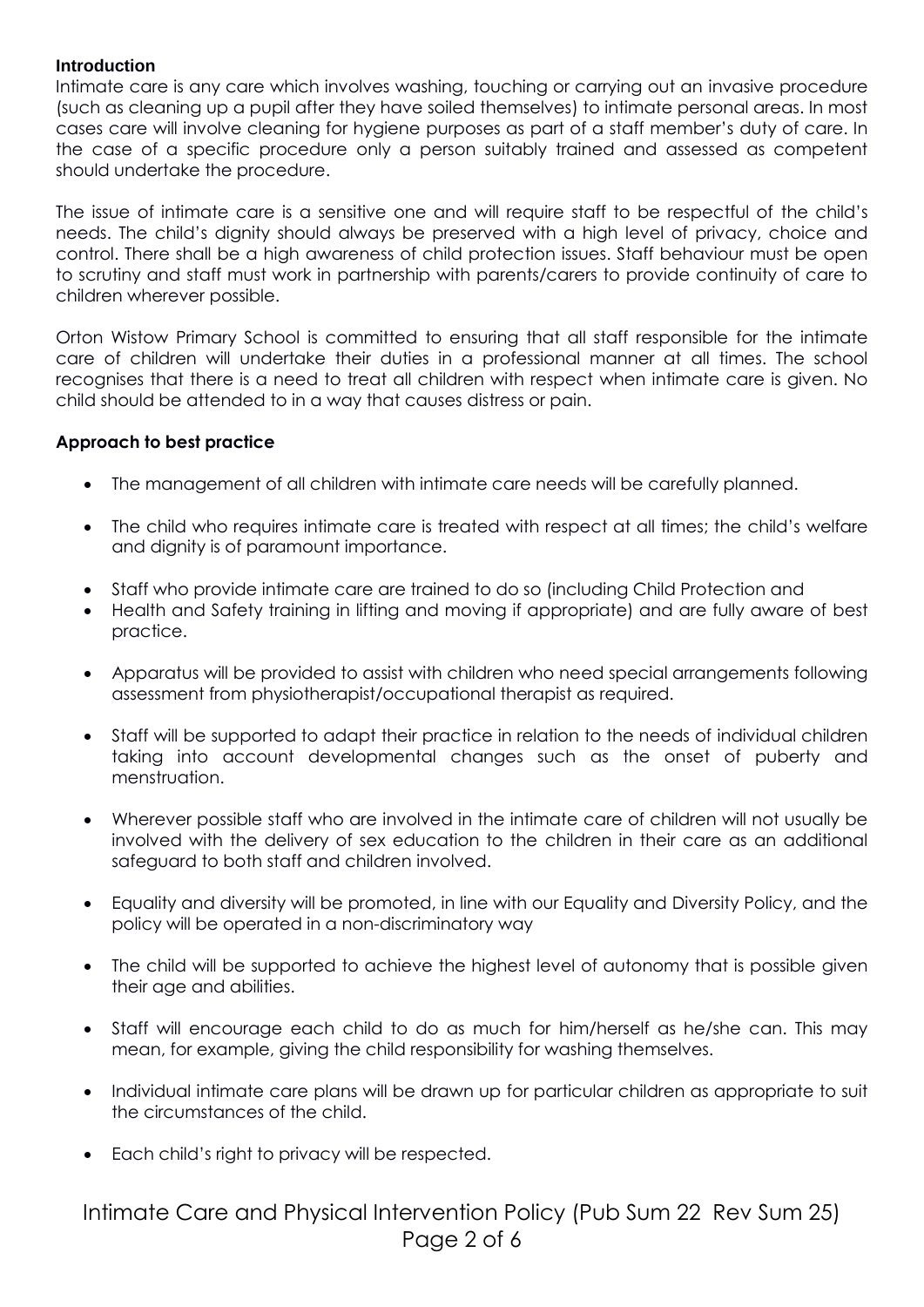- Careful consideration will be given to each child's situation to determine how many carers might need to be present when a child is toileted.
- Where possible one child will be catered for by one adult unless there is a sound reason for having more adults present. If this is the case, the reasons should be clearly documented.
- Wherever possible the same child will not be cared for by the same adult on a regular basis; ideally there will be a rota of carers known to the child who will take turns in providing care. This will ensure, as far as possible, that over-familiar relationships are discouraged from developing whilst at the same time guarding against the care being carried out by a succession of completely different carers.
- Wherever possible staff should only care intimately for an individual of the same sex. However, in certain circumstances this principle may need to be waived where failure to provide appropriate care would result in negligence for example, female staff supporting boys in a primary school where no male staff are available.
- Intimate care arrangements will be discussed with parents/carers on a regular basis and recorded on the child's care plan. The needs and wishes of children and parents will be taken into account wherever possible within the constraints of staffing and equal opportunities legislation.

#### **The Protection of Children**

Education Child Protection Procedures and Inter-Agency Child Protection procedures will be adhered to.

If a member of staff has any concerns about physical changes in a child's presentation, e.g. marks, bruises, soreness etc. s/he will immediately report concerns to the appropriate designated person for children protection.

If a child becomes distressed or unhappy about being cared for by a particular member of staff, the matter will be looked into and outcomes recorded.

Parents/carers will be contacted at the earliest opportunity as part of this process in order to reach a resolution. Staffing schedules will be altered until the issue(s) are resolved so that the child's needs remain paramount. Further advice will be taken from outside agencies if necessary.

If a child makes an allegation against a member of staff, all necessary procedures will be followed

#### **Health and Safety**

Health and Safety advice for the school can be found in the Health and Safety File, available from the School Business Manager and given to all members of staff who work with our children.

Further guidance can be found in the Safeguarding Information given to all staff.

#### **Additional Guidance for Schools**

#### **Introduction**

Schools often ask how they can ensure that an individual child's needs are met whilst having regard to the needs of all the other children within the school. There are a number of issues to consider when responding to an individual child's needs. The following advice/strategies are some suggestions as possible ways to actively promote inclusion and the welfare of pupils.

Intimate Care and Physical Intervention Policy (Pub Sum 22 Rev Sum 25) Page 3 of 6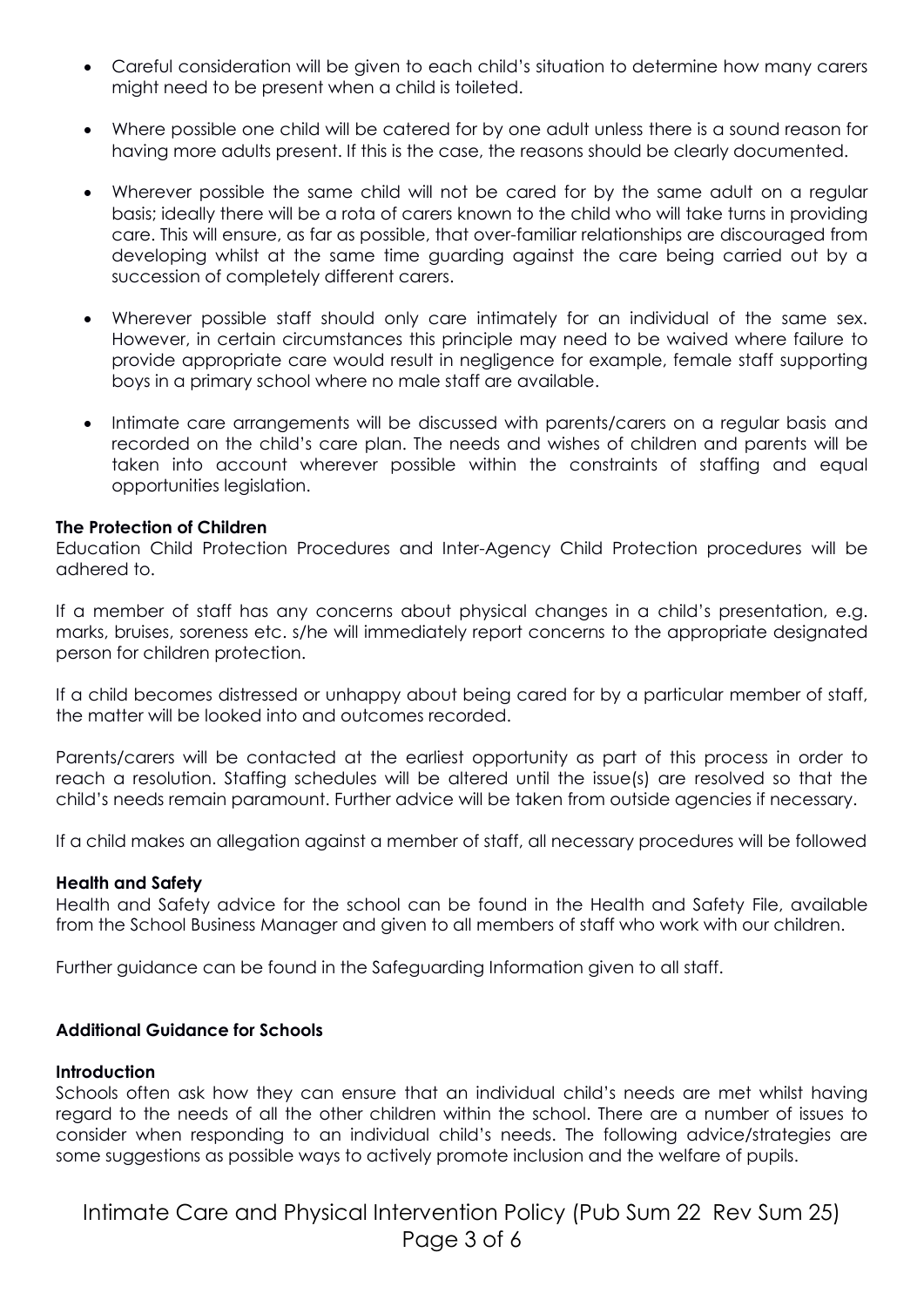#### **Children wearing nappies**

Staff may have concerns regarding Child Protection issues when they are asked by parents to admit a child who is still wearing nappies and can refer their concerns and questions to the designated person for child protection. (Headteacher/Deputyhead/SENCO)

The following guidance may also be helpful:-

#### **Physical Contact**

All staff engaged in the care and education of children and young people need to exercise caution in the use of physical contact.

The expectation is that staff will work in 'limited touch' cultures and that when physical contact is made with pupils this will be in response to the pupil's needs at the time, will be of limited duration and will be appropriate given their age, stage of development and background.

Staff should be aware that even well intentioned physical contact might be misconstrued directly by the child, an observer or by anyone the action is described to. Staff must therefore always be prepared to justify actions and accept that all physical contact be open to scrutiny.

Physical contact which is repeated with an individual child or young person is likely to raise questions unless the justification for this is formally agreed by the child, the organisation and those with parental responsibility.

Children with special needs may require more physical contact to assist their everyday learning. The general culture of 'limited touch' will be adapted where appropriate to the individual requirements of each child. The arrangements must be understood and agreed by all concerned, justified in terms of the child's needs, consistently applied and open to scrutiny. Wherever possible, consultation with colleagues should take place where any deviation from the arrangements is anticipated. Any deviation and the justification for it should be documented and reported.

Extra caution may be required where a child has suffered previous abuse or neglect.

In the child's view, physical contact might be associated with such experiences and lead to staff vulnerable to allegations of abuse. Additionally, many such children are extremely needy and seek out inappropriate physical contact. In such circumstances staff should deter the child without causing them a negative experience. Ensuring that a witness is present will help to protect staff from such allegations.

#### **Restraint**

There may be occasions where it is necessary for staff to restrain children physically to prevent them from inflicting damage on either themselves, others or property.

In such cases only the minimum force necessary should be used for the minimum length of time required for the child to regain self-control.

In all cases of restraint the incident must be documented and reported. Staff must be aware of the school's Positive Handling Policy.

Under no circumstances would it be permissible to use physical force as a form of punishment, to modify behaviour, or to make a pupil comply with an instruction.

Physical force of this nature can, and is likely to, constitute a criminal offence.

Intimate Care and Physical Intervention Policy (Pub Sum 22 Rev Sum 25) Page 4 of 6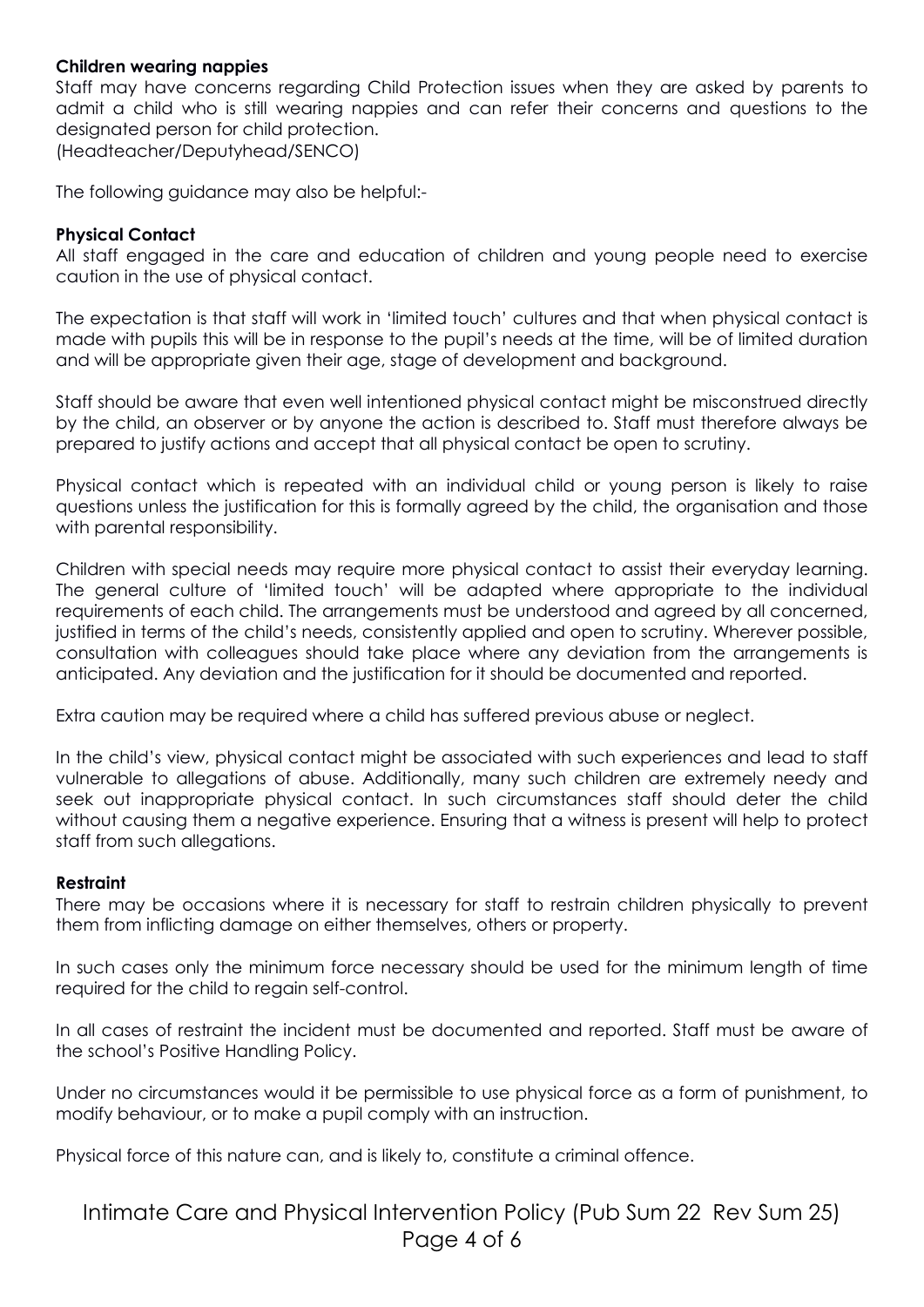#### **Pupils in distress**

There may be occasions when a distressed pupil needs comfort and reassurance that may include physical touch such as caring parent would give. Staff must remain self-aware at all times to ensure that their contact is not threatening or intrusive and not subject to misinterpretation.

Judgement will need to take account of the circumstances of a pupil's distress, their age, the extent and cause of the distress. Unless the child needs an immediate response, staff should consider whether they are the most appropriate person to respond. It may be more suitable to involve the child's relative or another member of staff.

Child protection need not present an issue. It is our practice to provide information for parents of the policy and practice in the school. Such information should include a simple agreement form for parents to sign outlining who will be responsible, within the school, for changing the child and when and where this will be carried out. This agreement allows the school and the parent to be aware of all the issues surrounding this task from the outset.

A note book will be used to record who changes a child, how often this task is carried out and the time they left/returned to the classroom following this task.

#### **Changing facilities**

The disabled toilet or hygiene room will be used to change a child.

#### **Equipment Provision**

Parents should provide nappies, disposal bags, wipes, changing mat etc. and parents should be made aware of this responsibility. Schools are responsible for providing gloves, plastic aprons, a bin and liners to dispose of any waste.

#### **Health and Safety**

Staff should always wear an apron and gloves when dealing with a child who is bleeding or soiled, or when changing a soiled nappy. Any soiled waste should be placed in a polythene waste disposal bag, which can be sealed. This bag should then be placed in a bin (complete with a liner) which is specifically designated for the disposal of such waste.

The bin should be emptied on a weekly basis and it can be collected as part of the usual refuse collection service as this waste is not classed as clinical waste. Staff should be aware of the school's Health and Safety policy.

#### **Special Needs**

Children with special needs have the same rights to safety and privacy when receiving intimate care. Additional vulnerabilities that may arise from a physical disability or learning difficulty must be considered with regard to individual teaching and care plans for each child. As with all arrangements for intimate care needs, agreements between the child those with parental responsibility and the school should be easily understood and recorded.

Regardless of age and ability, the views and/or emotional responses of children with special needs should be actively sought (with advocacy arrangements made for those with communication difficulties) in regular reviews of these arrangements.

Particular care must be taken in instances which involve the same pupil over a period of time. Where a member of staff has a particular concern about the need to provide this type of care and reassurance they should seek further advice, from their line manager or other appropriate person.